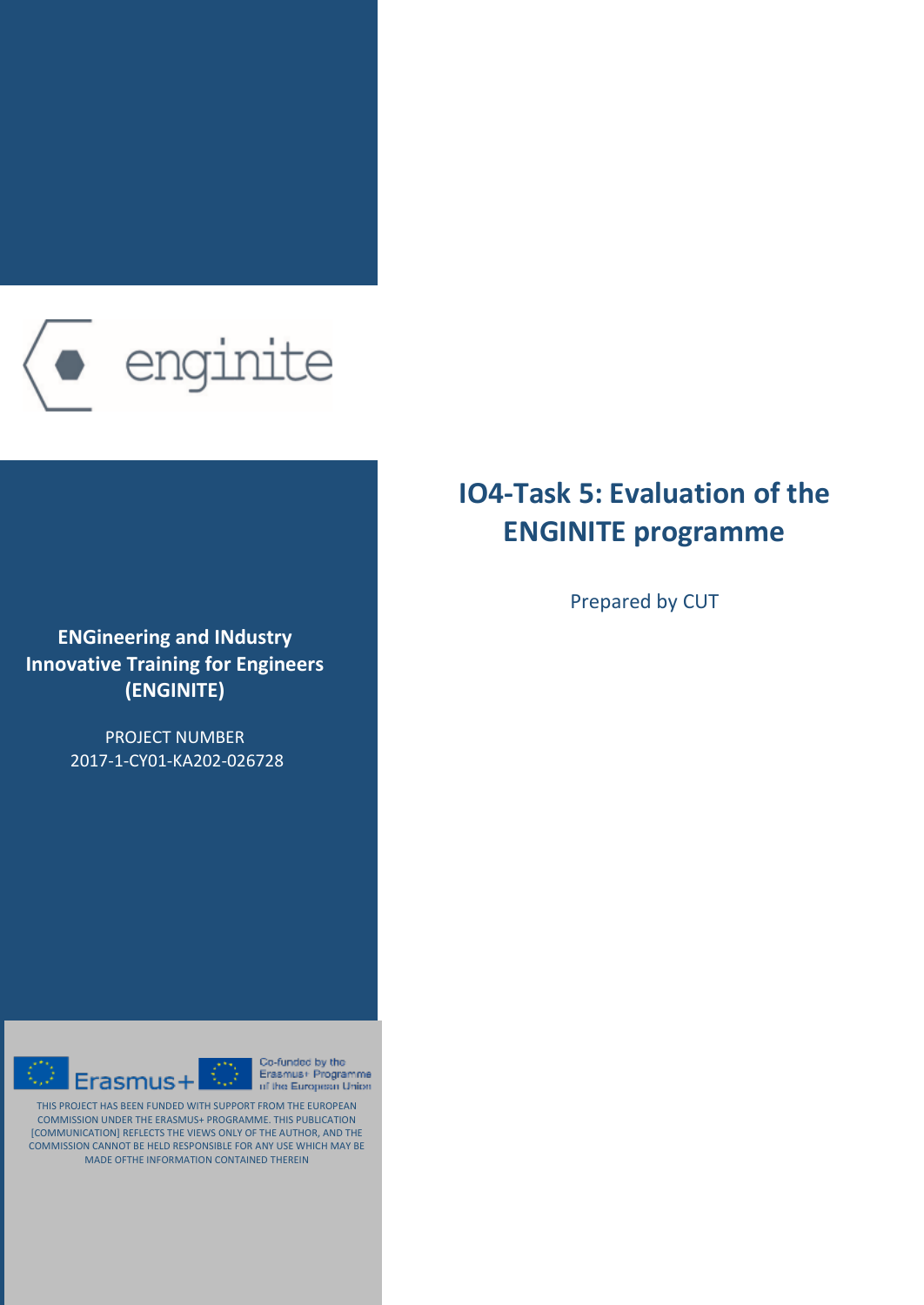

# Consortium

enginite

This document has been produced by the consortium of the ENGINITE project





Page 2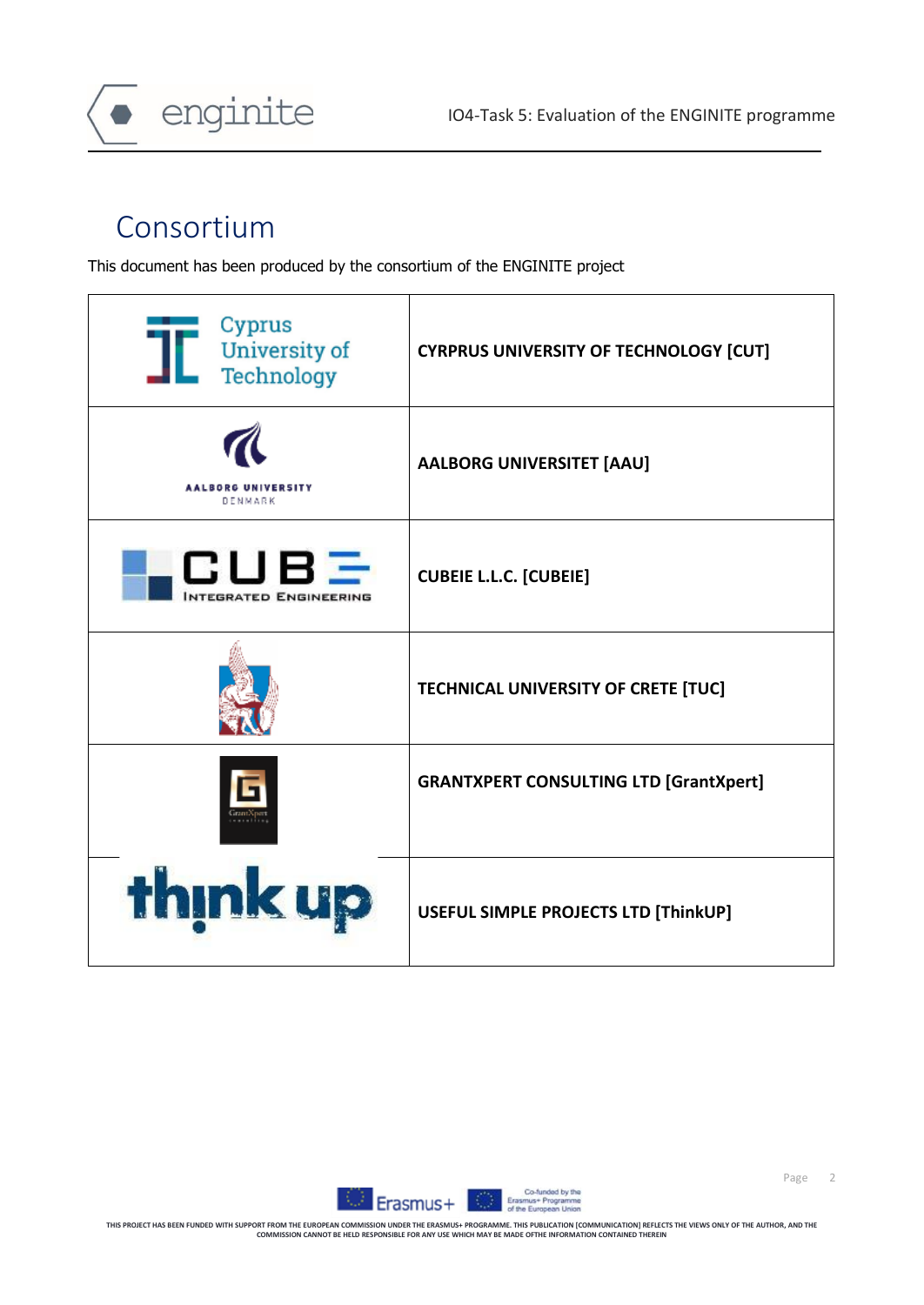

## **Task 5: Evaluation of the ENGINITE programme**

The evaluation of the ENGINITE Training Programme was based on a set of questionnaires (see appendix).

CUT (P1) in collaboration with CUBEIE (P3) developed 4 different structured questionnaires. In particular, two questionnaires were developed for the evaluation of the ENGINITE Phase A (training programme), one questionnaire was developed for participating graduate engineers and one for the trainers. Likewise, another two questionnaires were developed for the evaluation of Phase B (Internship): One questionnaire was developed for the participating graduate engineers and one for the companies. What follows below is a presentation of each questionnaire.

#### **ENGINITE Phase A: Questionnaire for the participating graduate engineers**

The *Questionnaire for the participating engineers* was comprised from four sections.

**Section 1: Personal info** aimed at collecting demographic information from the participating graduate engineers as follows:

- Name
- E-mail
- Gender
- Age
- Nationality
- Specialization
- Past experience: Participation in other professional programme / seminars
- Expectations from the ENGINITE training programme

**Section 2: Problem-Solving Inventory (PSI)** aimed at evaluating the participating young engineers perceived (a) problem-solving approach/avoidance style, (b) Personal control during the problemsolving process and (c) problem-solving confidence.

**Section 3: Feedback** from the participating engineers about:

- The overall ENGINITE training
- The Employability Enhancement & Managerial Skills courses (ENGINITE courses A1-A4)
- The Technical Knowledge Enhancement courses (ENGINITE courses B1-B4)
- The part of the training that liked the most
- The part of the training that liked the least
- The major challenges during the ENGINITE training
- Their suggested changes about the ENGINITE training programme (e.g., courses, content, duration, training days/times, etc.)
- The training topics/areas that they would like to receive further training
- The skills that they felt that need to develop further



Page 3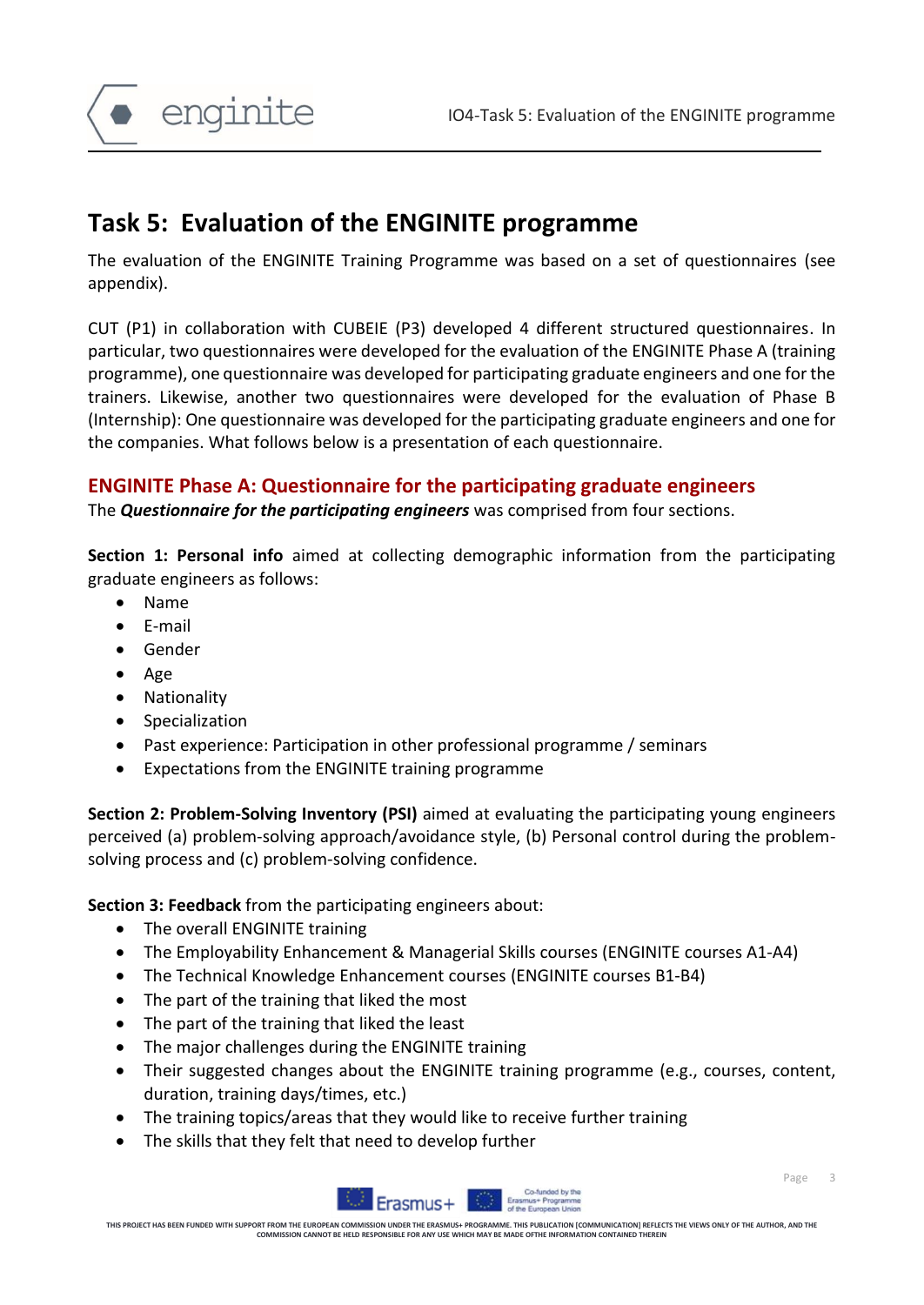

**Section 4: Short testimonials** about the overall training experience from the participating graduate engineers.

### **ENGINITE Phase A: Questionnaire for the trainers**

The *Questionnaire for the trainers* was comprised from three sections.

**Section 1: Personal info** aimed at collecting demographic information from the mentors and trainers as follows:

- Name
- E-mail
- Gender
- Age
- Nationality
- Affiliation and position
- Academic work/background
- Specialization
- Past experience: Participation as a trainer/mentor in other professional programmes/ seminars
- Expectations from the ENGINITE training programme

#### **Section 2: Feedback** from the trainers about:

- The overall ENGINITE training
- The courses that s/he was responsible
- The part of the training that liked the most
- The part of the training that liked the least
- The major challenges during the ENGINITE training
- Their suggested changes about the ENGINITE training programme (e.g., courses, content, duration, training days/times, etc.)
- The training topics/areas s/he would you like to receive further information/ material/additional support to develop their training better
- The main improvements that they identified on students during the enactment and implementation of the courses

**Section 3: Short testimonials** about the overall training experience from the participating trainers.

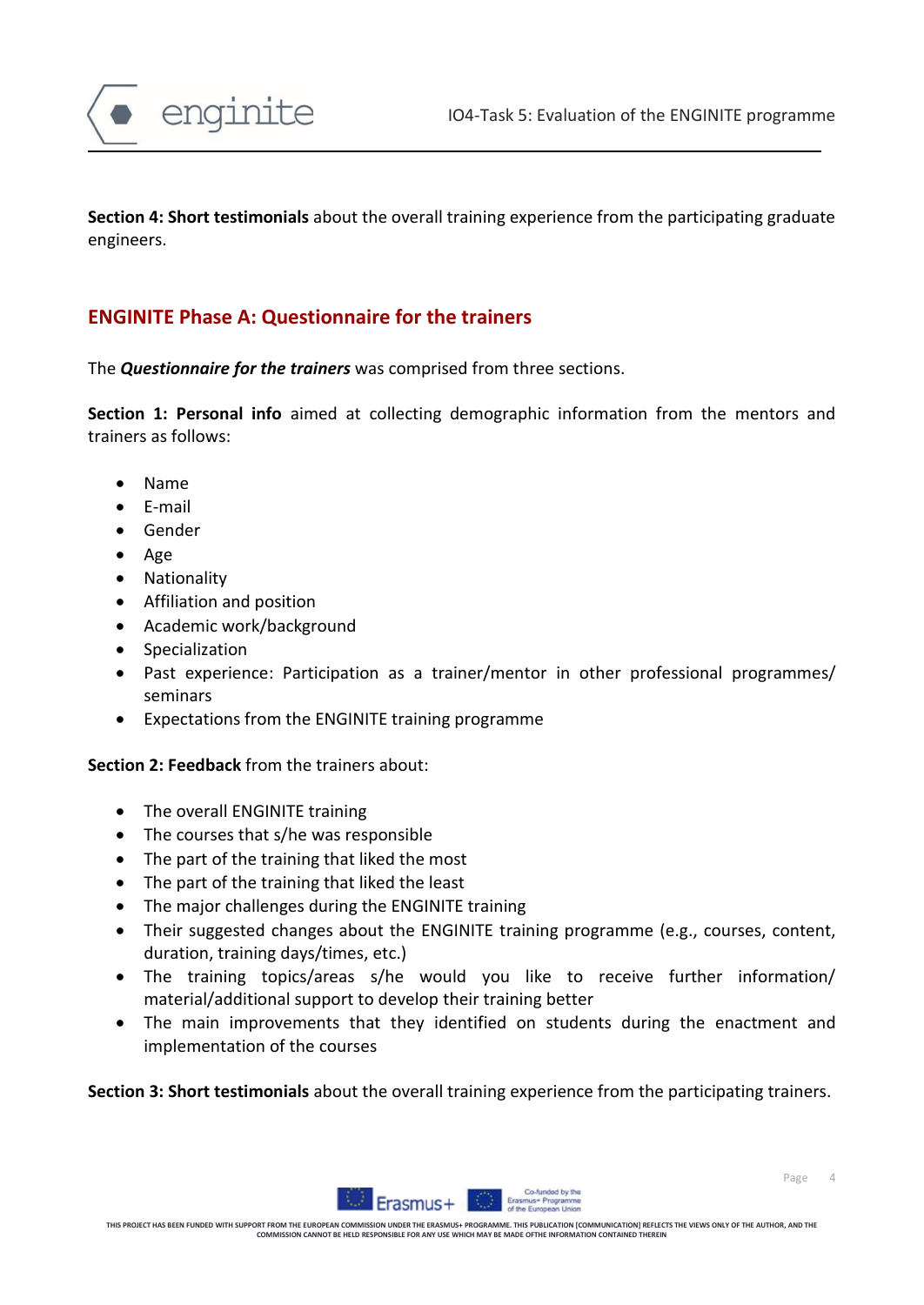

#### **ENGINITE Phase B: Questionnaire for the participating graduate engineers**

The *Questionnaire for the participating engineers* was comprised from three sections.

**Section 1: Personal info** aimed at collecting demographic information from the participating graduate engineers as follows:

- Name
- E-mail
- Gender
- Age
- Nationality
- Specialization
- Company (in which their internship took place)
- Past experience: Participation in other structured internships
- Expectations from the ENGINITE structured internship

**Section 2: Feedback** from the participating graduate engineers about:

- The overall ENGINITE structured internship
- Their overall achievements during the internship
- The most important positive aspects of the internship
- What should be improved and their recommendations about the ENGINITE internship.

**Section 3: Short testimonials** about the overall internship experience from the participating graduate engineers.

#### **ENGINITE Phase B: Questionnaire for the companies**

The *Questionnaire for the participating companies* was comprised from three sections.

**Section 1: Personal info** aimed at collecting demographic information from the intern supervisors as follows:

- Name of the intern supervisor
- E-mail of the intern supervisor
- Gender of the intern supervisor
- Age of the intern supervisor
- Nationality of the intern supervisor
- Position of the intern supervisor
- Academic work / Background of the intern supervisor

**Section 2: Company demographics** aimed at collecting demographic information from the participating companies follows:

• Company name

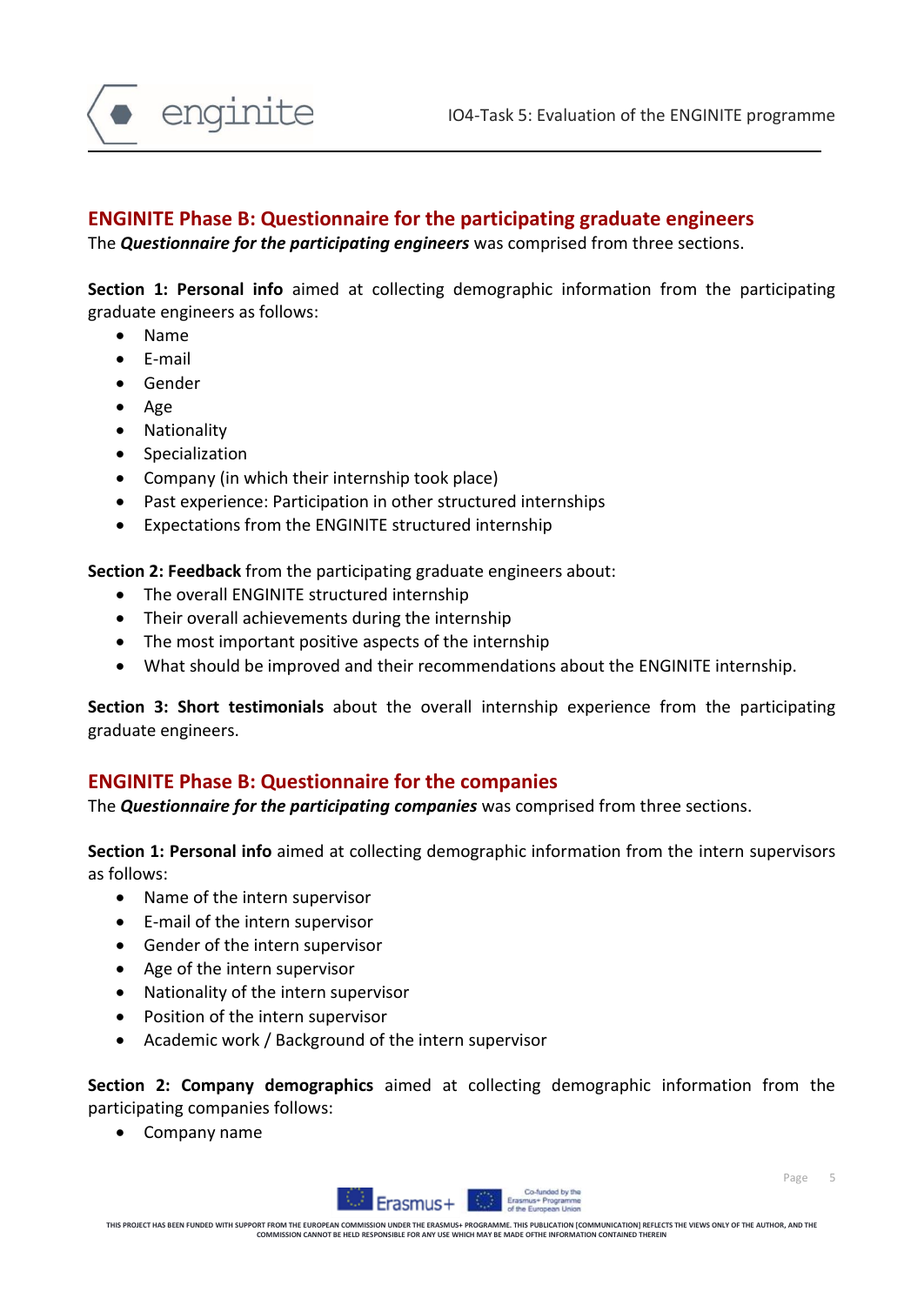



- Company's field of work
- Number of employees
- Type of knowledge and competences specific to the company that the internship supposed to develop
- Methods of knowledge transfer applied
- Technologies that the intern was exposed to
- Professional backgrounds of the employees that worked with the intern

**Section 3: Feedback** from the participating companies about:

- The overall ENGINITE structured internship
- The usefulness of the internship to the intern
- Suggestions for future internships in terms of duration/preparation/structure/students' profile
- Suggestions for the overall ENGINITE training

**Section 4: Short testimonials** about the overall internship experience from the participating companies

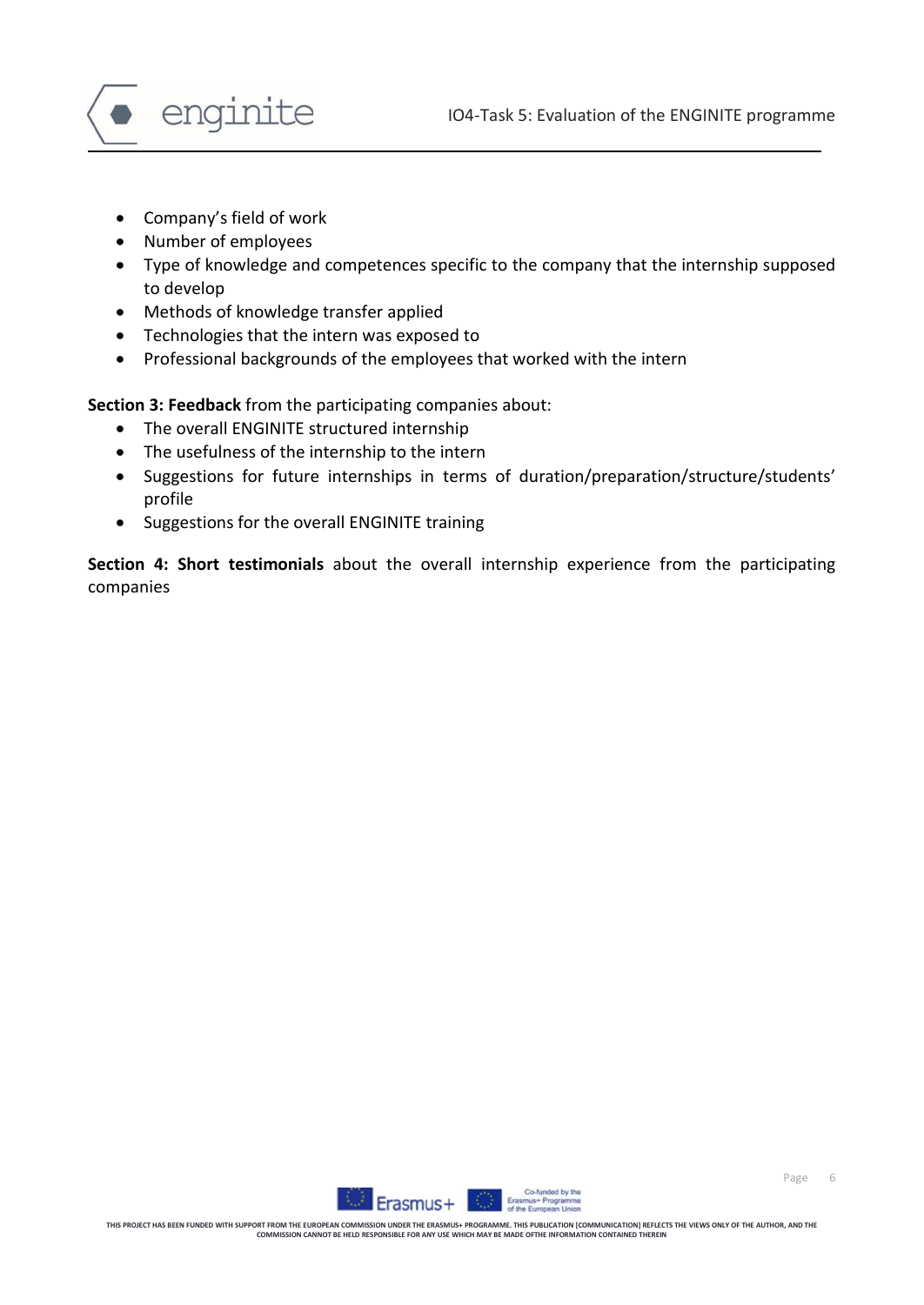

## **Appendix**

**1. The Problem-Solving Inventory**

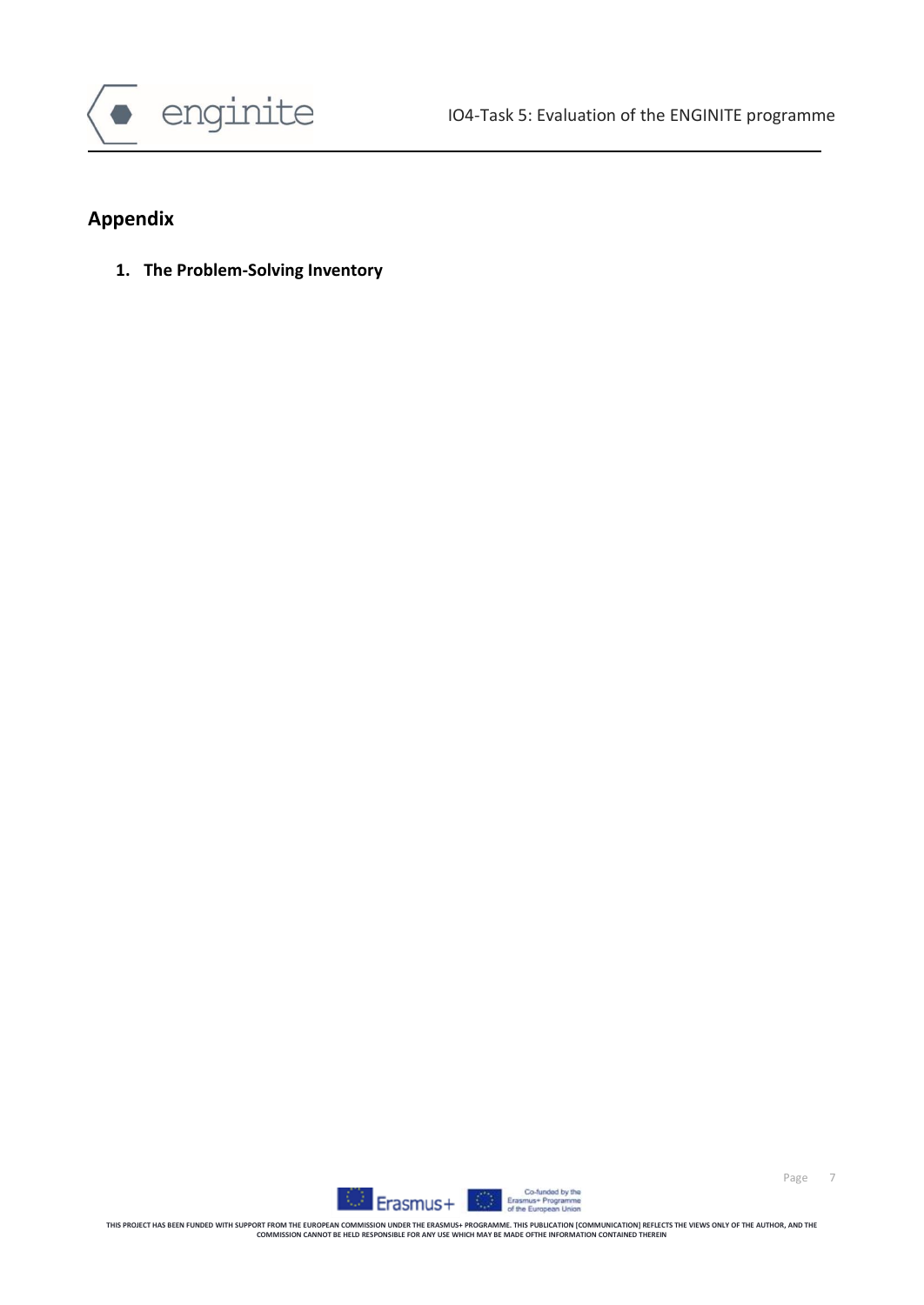

### **The Problem-Solving Inventory [PSI]**

A rich line of research has developed around how people appraise their applied problem solving; that is, how they evaluate their problem-solving capacities, and in turn how such an appraisal affects a range of psychological, physical, and vocational outcomes (Heppner, Witty, & Dixon, 2004). This line of research has used the Problem-Solving Inventory [PSI] (Heppner & Petersen, 1982; Heppner, 1988), which is often regarded as the most widely used self-report measures of applied problem solving (Nezu, Nezu, & Perri, 1989).

The PSI is designed to measure adults' perceptions of problem-solving ability.

Grounded on the hypothesis that an individual's appraisal of one's problem-solving skills will affect one's problem-solving performance and the whole problem-solving process, Heppner and Petersen (1982) developed the PSI.

The PSI is a widely used instrument which assesses perceived problem-solving competence, as a review of over 120 studies has shown (Heppner, Witty, & Dixon, 2004). It measures perceptions of one's problem-solving ability, also including behaviors and attitudes associated with problemsolving styles (Heppner & Baker, 1997).

It yields three underlying dimensions, Problem-Solving Confidence, Approach-Avoidance Style, and Personal Control. Not only are these factors intercorrelated, but they have been proven to be distinct dimensions.

The cultural validity of PSI, as well as its internal consistency, have been supported by many studies which have been conducted in Italian high school students (Nota, Heppner, Soresi, & Heppner, 2009), Mexican American high school students (Huang & Flores, 2013), adolescents in Hong Kong (Cheng & Lam, 1997) and Nigeria (Salami, Oyesoji, & Aremu, 2006), college students in Midwestern USA (Heppner & Petersen, 1982), Turkish college students (Sahin, Sahin, & Heppner, 1993), South African college students (Heppner, Pretorius, Wei, Lee, & Wang, 2002), African American college students (Neville, Heppner, & Wang, 1997), French Canadian adults (Marcotte, Alain, & Gosselin, 1999) and Greek educators (Kourmousi, Xythali, Theologitou, & Koutras, 2016).

The Problem Solving Inventory (PSI) (Heppner & Petersen, 1982) is a 32-item instrument that measures the individual's perceptions regarding one's problem-solving abilities and problemsolving style in the everyday life. As such, it measures a person's appraisals of one's problem-solving abilities rather than the person's actual problem-solving skills.

It consists of three factors, thus yielding three separate subscales.



Page 8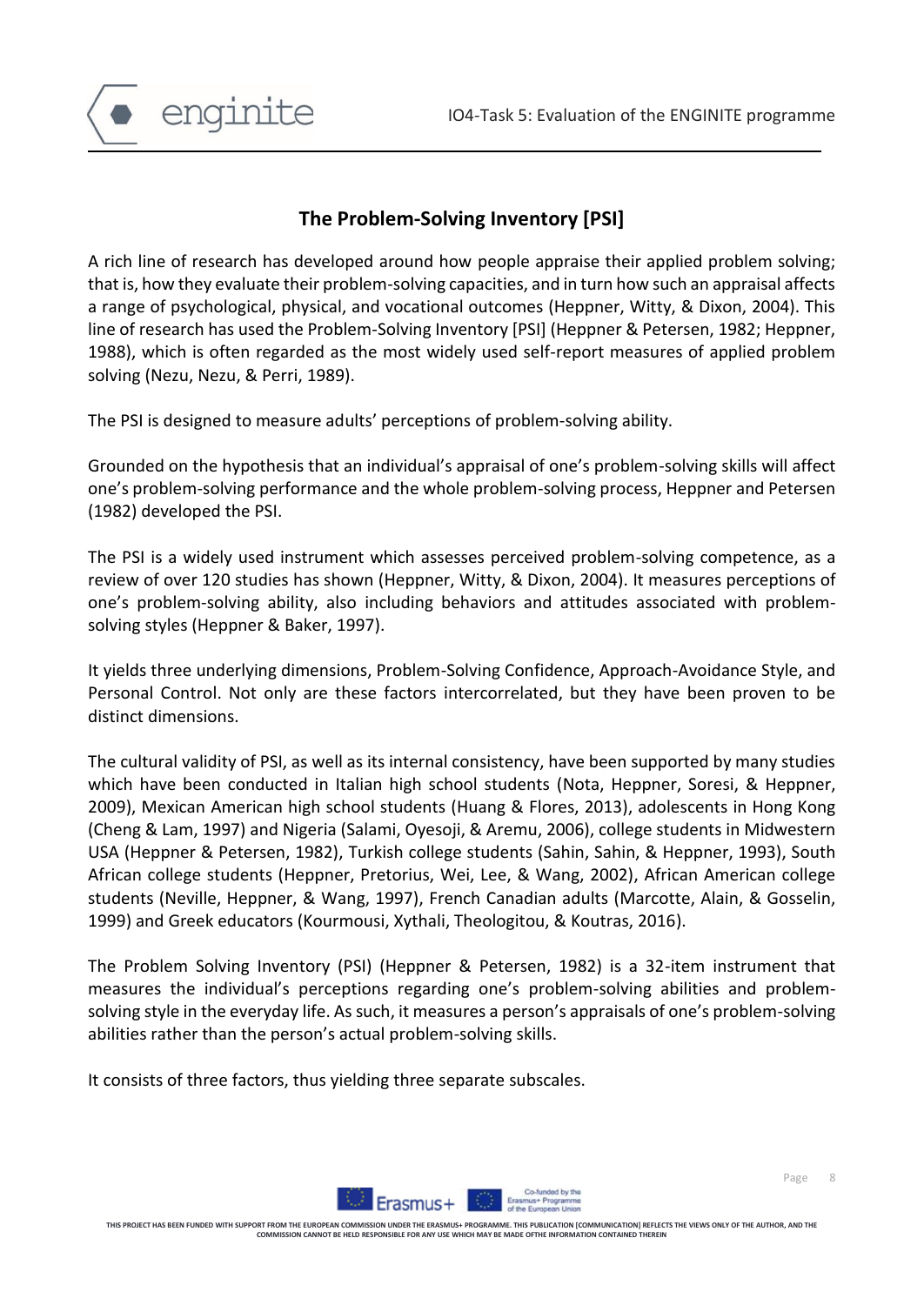

Problem-Solving Confidence (11 items) assesses self-perceived confidence, belief and self-assurance in effectively solving problems (e.g., "I am usually able to think up creative and effective alternatives to solve a problem.").

Approach-Avoidance Style (16 items) assesses whether individuals tend to approach or avoid problems (e.g., "When a solution to a problem was unsuccessful, I do not examine why it didn't work."). Higher scores reflect a style of avoiding rather than approaching problems.

Personal Control (5 items) assesses elements of self-control on emotions and behavior (e.g., "I make snap judgments and later regret them."). Higher scores on PC reflect a more negative perception of personal control on one's problems.

All items are scored on a six-point Likert scale, ranging from  $1 =$  Strongly Agree to  $6 =$  Strongly Disagree. A total score can be calculated as a general index of problem-solving appraisal that ranges from 32 to 192. Lower scores on each factor and on the total PSI score are considered more functional.

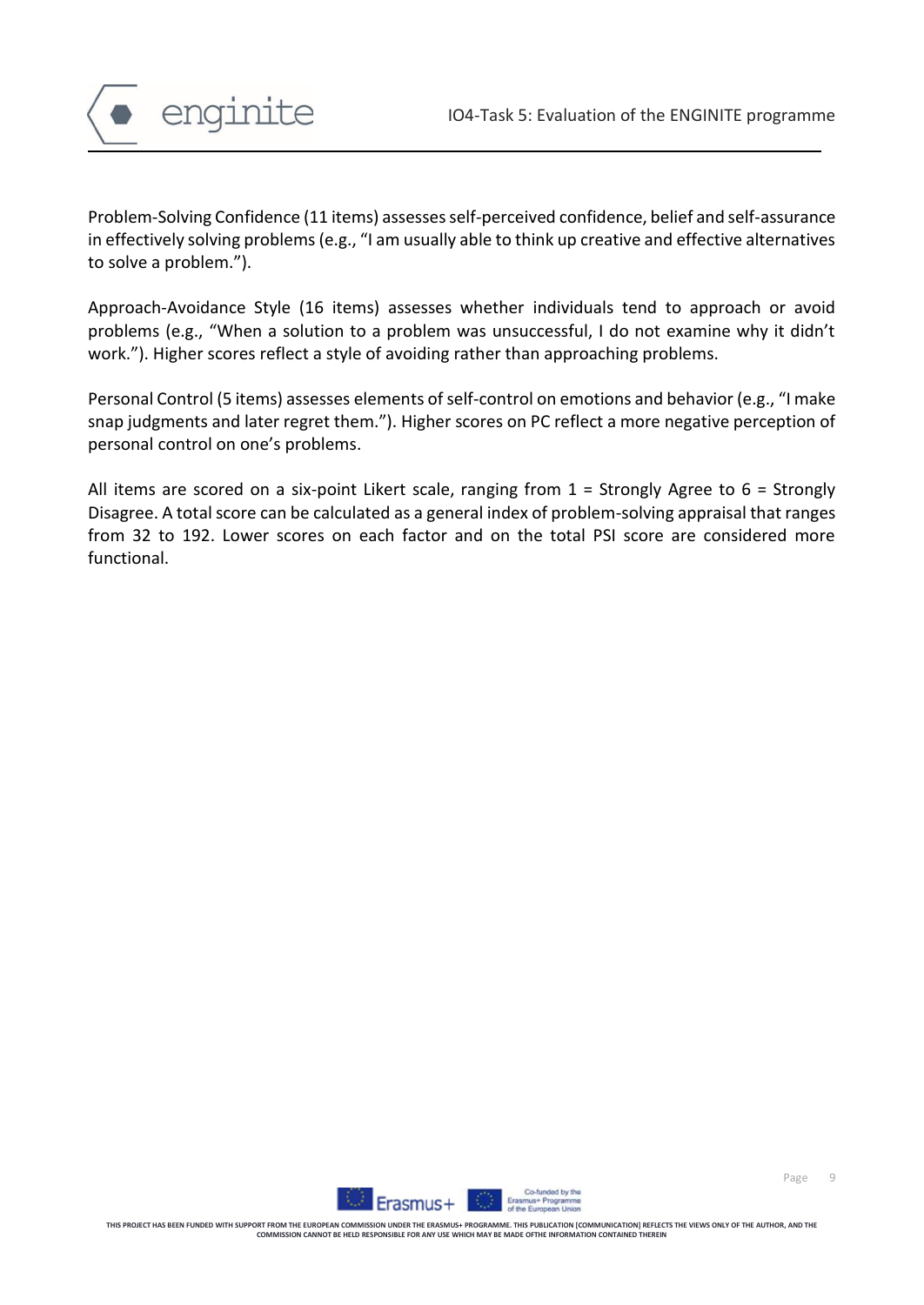

### **The Problem-Solving Inventory [PSI] items**

|                                                                                                                                                                       | disagree<br>Strongly | Disagree       | Somewhat<br>disagree | Somewhat<br>agree | Agree | Strongly<br>agree |
|-----------------------------------------------------------------------------------------------------------------------------------------------------------------------|----------------------|----------------|----------------------|-------------------|-------|-------------------|
| 1. When a solution to a problem was unsuccessful, I do not<br>examine why it didn't work.                                                                             | $\mathbf{1}$         | 2              | 3                    | 4                 | 5     | 6                 |
| 2. When I am confronted with a complex problem, I do not<br>bother to develop a strategy to collect information, so I can<br>define exactly what the problem is.      | $\mathbf{1}$         | $\overline{2}$ | 3                    | 4                 | 5     | 6                 |
| 3. When my first efforts to solve a problem fail, I become uneasy<br>about my ability to handle the situation.                                                        | $\mathbf{1}$         | $\overline{2}$ | 3                    | 4                 | 5     | 6                 |
| 4. After I have solved a problem, I do not analyze what went<br>right or what went wrong.                                                                             | 1                    | 2              | 3                    | 4                 | 5     | 6                 |
| 5. I am usually able to think up creative and effective<br>alternatives to solve a problem.                                                                           | 1                    | 2              | 3                    | 4                 | 5     | 6                 |
| 6. After I have tried to solve a problem with a certain course of<br>action, I take time and compare the actual outcome to what I<br>thought should have<br>happened. | $\mathbf{1}$         | $\overline{2}$ | 3                    | 4                 | 5     | 6                 |
| 7. When I have a problem, I think up as many possible ways to<br>handle it as I can until I can't come up with any more ideas.                                        | $\mathbf{1}$         | 2              | 3                    | 4                 | 5     | 6                 |
| 8. When confronted with a problem, I consistently examine my<br>feelings to find out what is going on in a problem situation.                                         | $\mathbf{1}$         | $\overline{2}$ | 3                    | 4                 | 5     | 6                 |
| 9. I have the ability to solve most problems even though initially<br>no solution is immediately apparent.                                                            | $\mathbf{1}$         | $\overline{2}$ | 3                    | 4                 | 5     | 6                 |
| 10. Many problems I face are too complex for me to solve.                                                                                                             | 1                    | 2              | 3                    | 4                 | 5     | 6                 |
| 11. I make decisions and am happy with them later.                                                                                                                    | $\mathbf{1}$         | $\overline{2}$ | 3                    | 4                 | 5     | 6                 |
| 12. When confronted with a problem, I tend to do the first thing<br>that I can think of to solve it.                                                                  |                      | $\overline{2}$ | 3                    |                   |       |                   |
| 13. Sometimes I do not stop and take time to deal with my<br>problems, but just kind of muddle ahead.                                                                 | $\mathbf{1}$         | $\overline{2}$ | 3                    | 4                 | 5     | 6                 |
| 14 When deciding on an idea or possible solution to a problem, I<br>do not take time to consider the chances of each alternative<br>being successful.                 | $\mathbf{1}$         | $\overline{2}$ | 3                    | 4                 | 5     | 6                 |
| 15. When confronted with a problem, I stop and think about it<br>before deciding on a next step.                                                                      | $\mathbf{1}$         | $\overline{2}$ | 3                    | 4                 | 5     | 6                 |

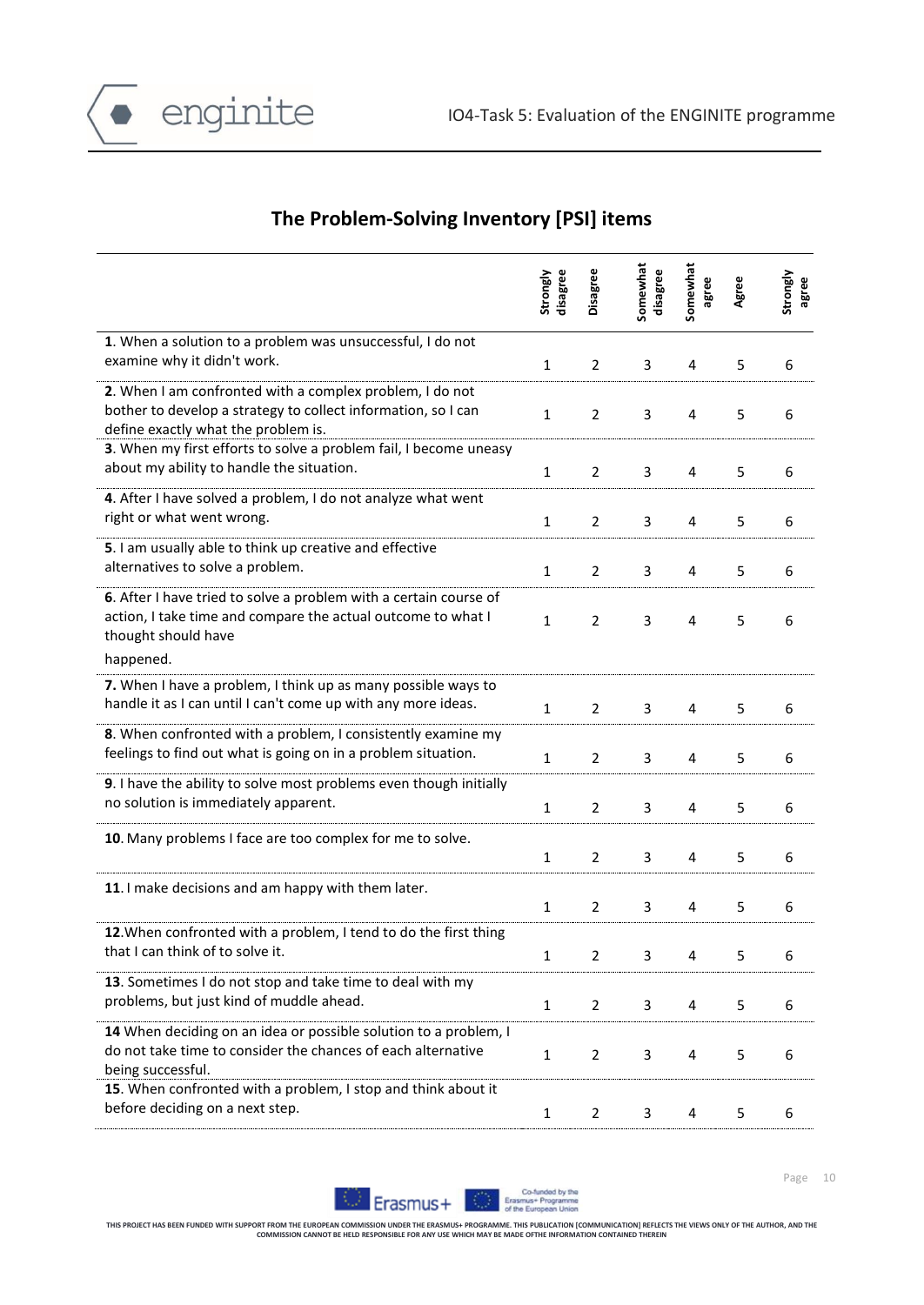

|                                                                                                                                                      | disagree<br>Strongly | Disagree       | Somewhat<br>disagree | Somewhat<br>agree | Agree | Strongly<br>agree |
|------------------------------------------------------------------------------------------------------------------------------------------------------|----------------------|----------------|----------------------|-------------------|-------|-------------------|
| 16. I generally go with the first good idea that comes to my<br>mind.                                                                                | $\mathbf{1}$         | $\overline{2}$ | 3                    | 4                 | 5     | 6                 |
| 17. When making a decision, I weigh the consequences of each<br>alternative and compare them against each other.                                     | $\mathbf{1}$         | $\overline{2}$ | 3                    | 4                 | 5     | 6                 |
| 18. When I make plans to solve a problem, I am almost certain<br>that I can make them work.                                                          | $\mathbf{1}$         | 2              | 3                    | 4                 | 5     | 6                 |
| 19. I try to predict the overall result of carrying out a particular<br>course of action.                                                            | $\mathbf{1}$         | $\overline{2}$ | 3                    | 4                 | 5     | 6                 |
| 20. When I try to think up possible solutions to a problem, I do<br>not come up with very many alternatives.                                         | $\mathbf{1}$         | $\overline{2}$ | 3                    | 4                 | 5     | 6                 |
| 21. Given enough time and effort, I believe I can solve most<br>problems that confront me.                                                           | $\mathbf{1}$         | $\overline{2}$ | 3                    | 4                 | 5     | 6                 |
| 22. When faced with a novel situation I have confidence that I<br>can handle problems that may arise.                                                | $\mathbf{1}$         | 2              | 3                    | 4                 | 5     | 6                 |
| 23. Even though I work on a problem, sometimes I feel like I am<br>groping or wandering, and am not getting down to the real<br>issue.               | $\mathbf{1}$         | $\overline{2}$ | 3                    | 4                 | 5     | 6                 |
| 24. I make snap judgments and later regret them.                                                                                                     | $\mathbf{1}$         | 2              | 3                    | 4                 | 5     | 6                 |
| 25. I trust my ability to solve new and difficult problems.                                                                                          | 1                    | 2              | 3                    | 4                 | 5     | 6                 |
| 26. I have a systematic method for comparing alternatives and<br>making decisions.                                                                   | $\mathbf{1}$         | $\overline{2}$ | 3                    | 4                 | 5     | 6                 |
| 27. When confronted with a problem, I do not usually examine<br>what sort of external things my environment may be<br>contributing to my problem.    | $\mathbf{1}$         | $\overline{2}$ | 3                    | 4                 | 5     | 6                 |
| 28. When I am confused by a problem, one of the first things I<br>do is survey the situation and consider all the relevant pieces of<br>information. | $\mathbf{1}$         | $\overline{2}$ | 3                    | 4                 | 5     | 6                 |
| 29. Sometimes I get so charged up emotionally that I am unable<br>to consider many ways of dealing with my problems.                                 | $\mathbf{1}$         | $\overline{2}$ | 3                    | 4                 | 5     | 6                 |
| 30. After making a decision, the outcome I expected usually<br>matches the actual outcome.                                                           | $\mathbf{1}$         | $\overline{2}$ | 3                    | 4                 | 5     | 6                 |
| 31. When confronted with a problem, I am unsure of whether I<br>can handle the situation.                                                            | $\mathbf{1}$         | 2              | 3                    | 4                 | 5     | 6                 |
| 32. When I become aware of a problem, one of the first things I<br>do is to try to find out exactly what the problem is.                             | $\mathbf{1}$         | $\overline{2}$ | 3                    | 4                 | 5     | 6                 |

 $\bullet$  enginite



Page 11